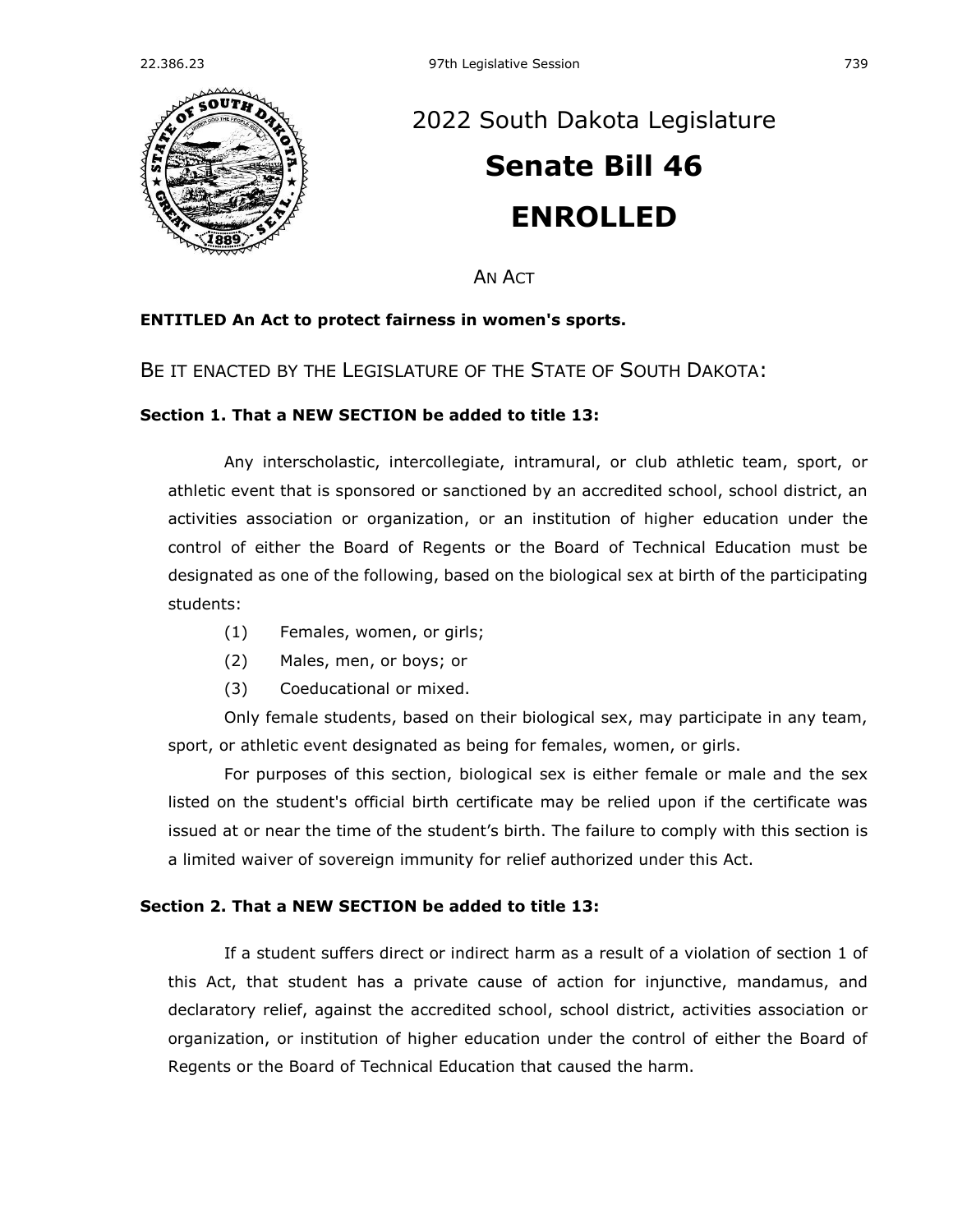If a student is subjected to retaliation or other adverse action by an accredited school, school district, activities association or organization, or institution of higher education as a result of reporting a violation of section 1 of this Act to an employee or representative of the school, school district, activities association or organization, institution of higher education, or to a state or federal governmental entity having oversight authority, that student has a private cause of action for injunctive, mandamus, and declaratory relief, against the school, school district, activities association or organization, or institution of higher education. In addition, no governmental entity may investigate a complaint or take any adverse action against an accredited school, school district, activities association or organization, or institution of higher education, or any employee or governing board member of the foregoing for compliance with section 1 of this Act.

### **Section 3. That a NEW SECTION be added to title 13:**

If an accredited school, school district, or institution of higher education under the control of either the Board of Regents or the Board of Technical Education suffers any direct or indirect harm as a result of a violation of section 1 of this Act, that school, school district, or institution of higher education has a private cause of action for injunctive, mandamus, and declaratory relief, against the governmental entity, licensing or accrediting organization, or activities association or organization.

#### **Section 4. That a NEW SECTION be added to title 13:**

No governmental entity, accredited school, school district, or institution of higher education may be liable to any student for its compliance with section 1 of this Act.

A civil action under sections 2 or 3 of this Act must be initiated within two years from the date the alleged harm occurred.

Any party prevailing on a claim brought under sections 2 or 3 of this Act is entitled to reasonable attorney's fees and costs.

#### **Section 5. That a NEW SECTION be added to title 13:**

For any lawsuit brought or any complaint filed against an accredited school, a school district, or an institution of higher education under the control of either the Board of Regents or the Board of Technical Education, or an employee, board, or a member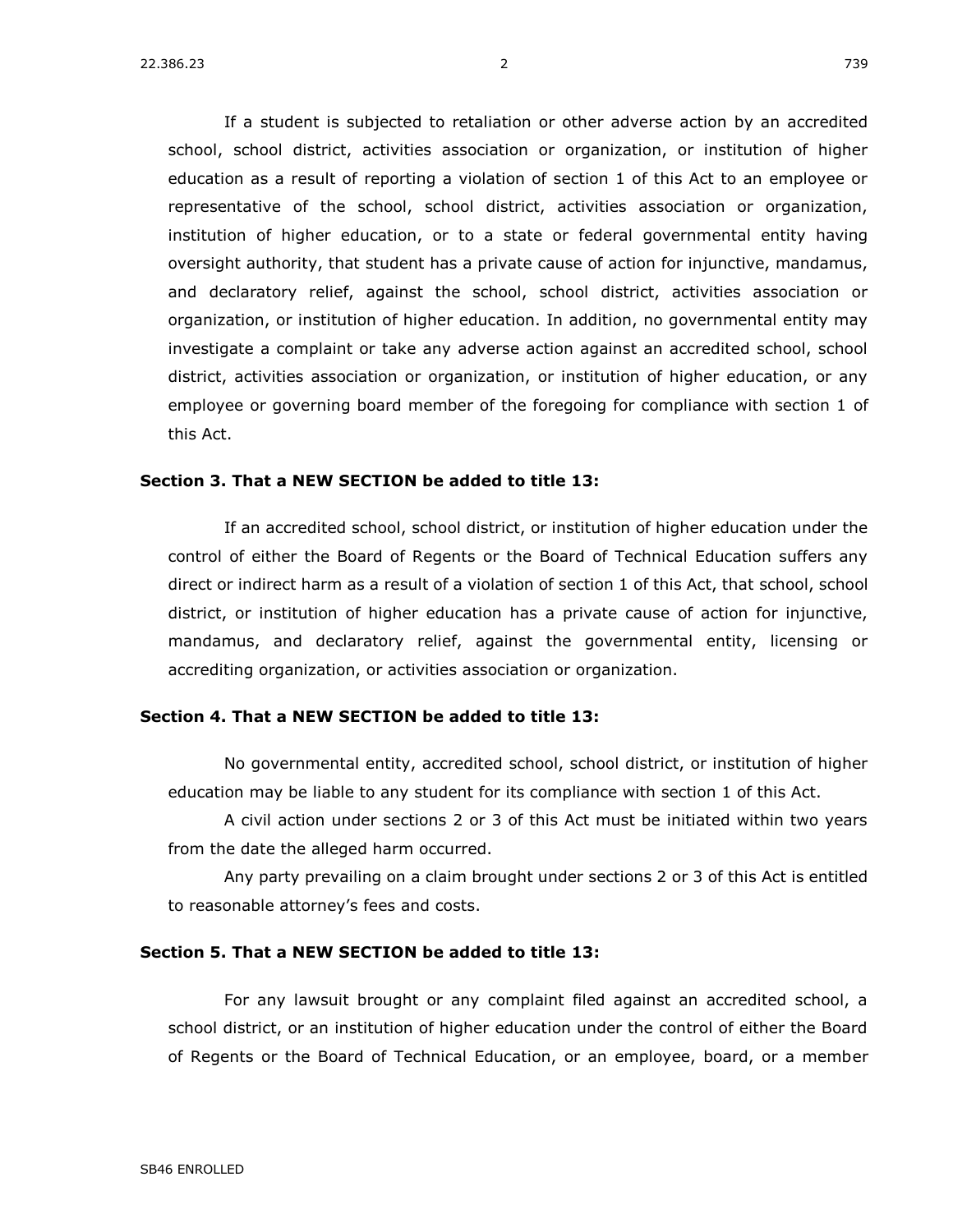thereof, as a result of compliance with section 1 of this Act, the attorney general shall provide legal representation at no cost to that entity or individual.

In addition to the expenses of representation, the state shall assume financial responsibility for any other expense related to the lawsuit or complaint and incurred by an accredited school, a school district, or an institution of higher education, or an employee, board, or a member, including any award for attorney's fees and costs for which that entity or individual would be otherwise responsible.